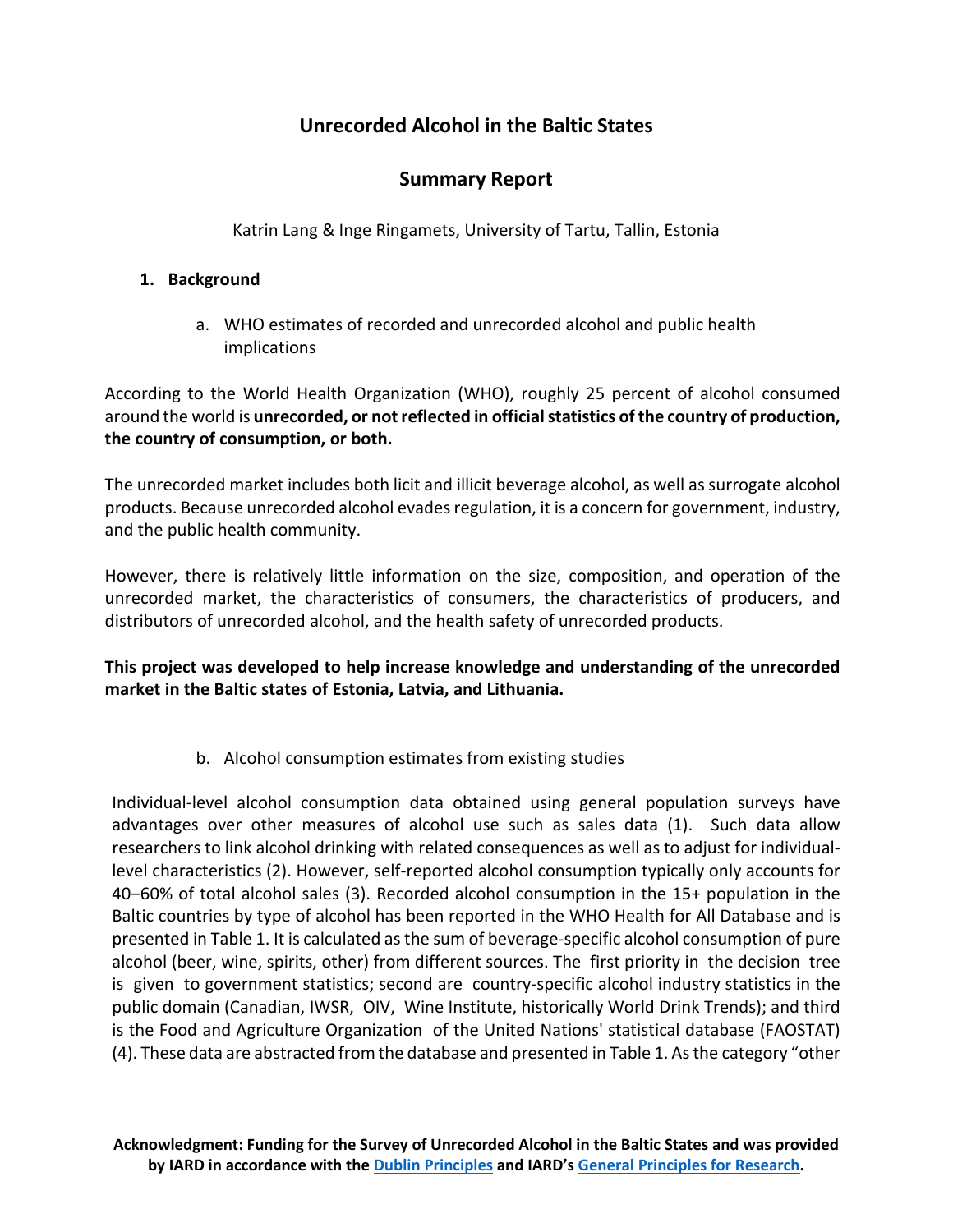alcohol" is missing, the total of spirits, beer and wine consumption does not total to pure alcohol consumption. GISAH is a further development of the Global Alcohol Database which has been built since 1997 by the Management of Substance Abuse team in the WHO Department of Mental Health and Substance Abuse and provides easy and rapid access to a wide range of alcoholrelated health indicators (5). In addition to the use of recorded alcohol these estimates include unrecorded alcohol, the consumption of which refers to alcohol which is not taxed and is outside the usual system of governmental control (5). In Table 1 GISAH estimates of total recorded plus unrecorded alcohol are presented. As these alcohol consumption figures are based on sales of alcohol, they are larger than those reported in surveys relying on self-reported alcohol consumption (3).

|           |      |      |                |                | Total recorded  |
|-----------|------|------|----------------|----------------|-----------------|
|           |      |      |                | Total recorded | plus unrecorded |
|           | Beer | Wine | <b>Spirits</b> | alcohol (4)    | alcohol (5)     |
| Estonia   | 4.5  | 1.3  | 4.5            | 11.6           | 13.3            |
| Latvia    | 4.9  | 1.1  | 3.6            | 10.1           | 12.3            |
| Lithuania | 5.4  | 1.0  | 4.2            | 12.7           | 15.4            |

Table 1. Recorded beer, wine,spirits and total alcohol per capita consumption in liters of pure alcohol, age 15+, year 2011 (4).

- c. Study objectives were to:
- 1. Describe the size and composition of the unrecorded alcohol market (comprised of counterfeit, contraband, surrogate, home-produced, and home-mixed products);
- 2. Investigate its relation to the recorded market and adverse health outcomes and other social costs;
- 3. Identify drivers of the unrecorded market; measure attitudes about unrecorded products, alcohol policy, and alcohol availability;
- 4. Identify characteristics of consumers and producers/distributors of unrecorded alcohol;
- 5. Describe the purchasing behavior and price responsiveness of alcohol consumers; and
- 6. Evaluate the quality and safety of unrecorded alcohol products through chemical analysis.

# **2. Methodology**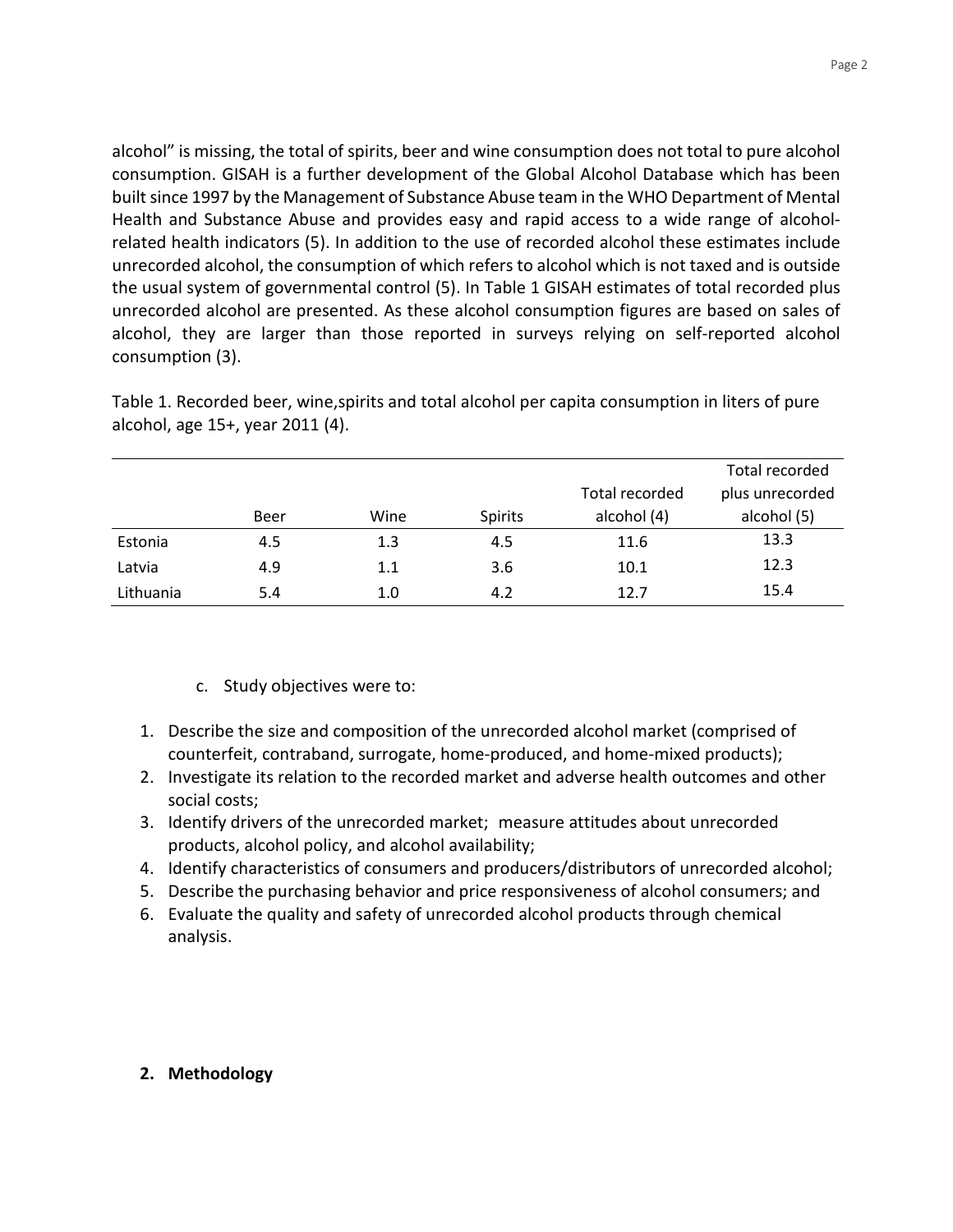a. In brief

This study was conceived in early 2012 by the International Alliance for Responsible Drinking (IARD) (then, International Center for Alcohol Policies) as part of a larger, global research program on the unrecorded alcohol market. The research was designed as a three-country (Estonia, Latvia, and Lithuania) study of the unrecorded market in the Baltics. The general design for this study was developed by IARD staff, in collaboration with the project's Steering Group and the survey research firm contracted to carry out the field work (Research Cube).

Ethics approvals were granted from all relevant boards of ethics in the three Baltic countries.

b. Study design

The study was designed as a cross-sectional questionnaire study in all three Baltic countries, using representative population samples and an additional targeted strategy to recruit experts (see sampling below) as well as key informants.

c. Sampling

All subjects were 18 years of age or older. Surveys were administered to three different samples:

- 1. 1140 members of the general population from each of the three Baltic countries through face-to-face interviews. These subjects were recruited through door-to-door recruitment visits.
- 2. 25 subject matter experts from all three Baltic countries (medical professionals, academics, and government officials). These subjects were identified by Research Cube and recruited through either telephone calls or in-person visits.
- 3. 30 key informants (producers and distributors of unrecorded alcohol) through either telephone or face-to-face interviews. Subjects were identified by unrecorded alcohol consumers (Sample 1). These subjects were recruited through either telephone calls or in-person visits.

Subjects of the general population survey who reported consuming unrecorded alcohol were asked if they would be willing to provide a sample of alcohol to the interviewer. Samples collected were sent to a lab for chemical analysis. (Results of the chemical analysis are not included in this report.)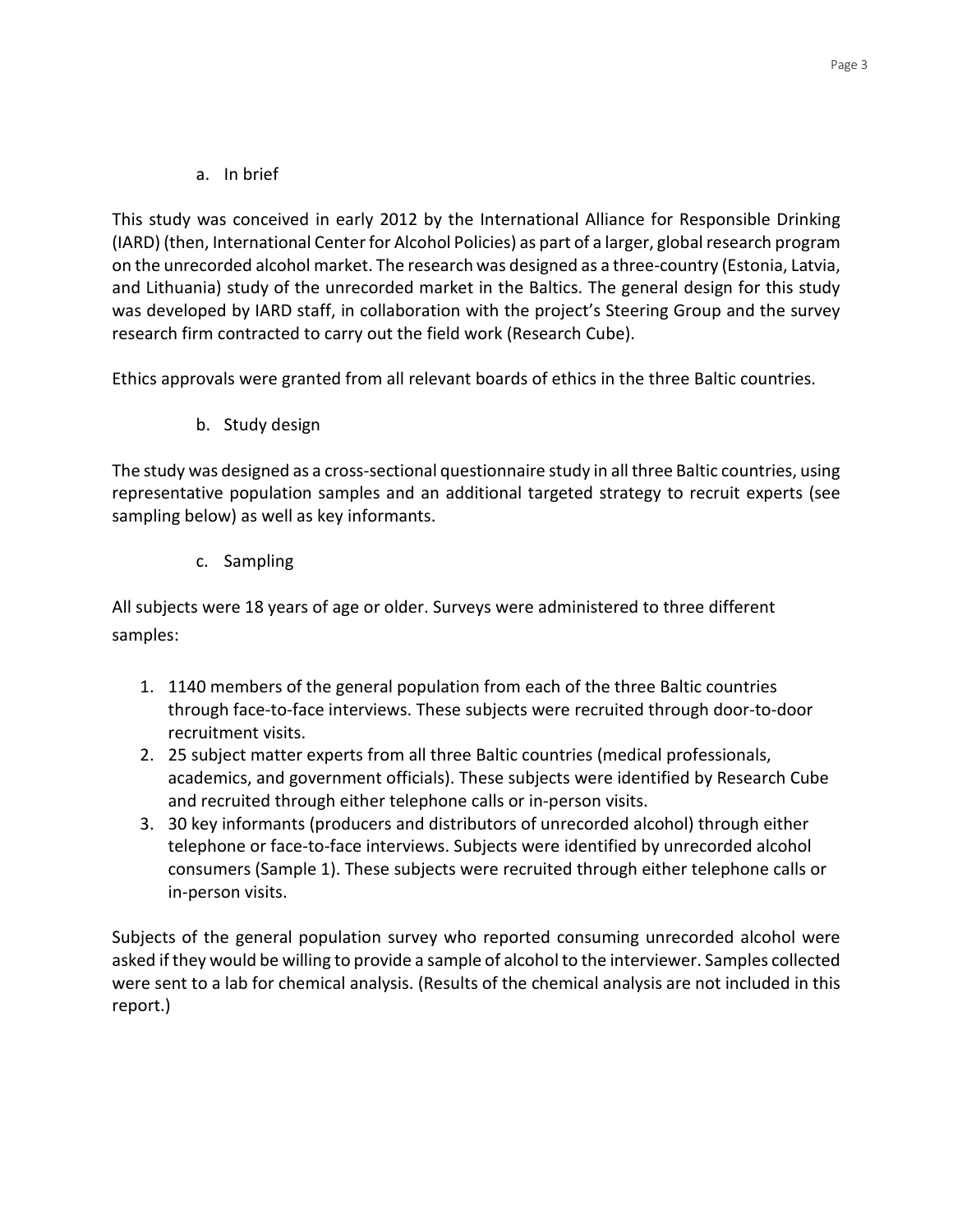d. Questionnaire development

General population and expert survey questionnaires were based on earlier work carried out by IARD and were sourced by IARD from existing national and international surveys. The surveys were discussed at the Steering Group meeting in Riga in February 2014 and further circulated and commented by country expert groups in all three of the countries. Research Cube also participated in the development of survey instruments and administered the pilot study of the survey instruments. One of the inputs from the Steering Group members from Estonia was adding home-mixed alcohol as one of the entities of unrecorded alcohol, defined as "beverages mixed at home from different components, such as spirits mixed with illegal alcohol products, or surrogate alcohol mixed with other alcoholic or non-alcoholic beverages". This is different from homemade alcohol defined as beer brewed at someone's home, wine fermented, or spirits distilled in someone's home.

The general population interview was expected to take no more than 40 minutes to complete. To maintain anonymity, no identifying information was collected from subjects. Subjects were made aware that they are free to skip any questions or stop the interview altogether at any time.

The interview for experts and subjects bringing boost sample was expected to take no more than 25 minutes to complete.

e. Calculating %ABV

Percent ABV for beer, wine, and spirits, were included as self-reported and in case of missing values 5% for beer, 12% for wine, 18% for fortified wine, and 40% for spirits. %ABV for surrogates was 50%ABV and for home-mixed alcohol %ABV was calculated based on the type of alcohol it contained.

f. Data collection period

Field studies were started in June 2015 and finished January 2016.

## **3. Key Findings**

a. Drinker status (current drinkers, former drinkers, lifetime abstainers)

Across the three countries, 93.0-93.8% of the overall sample reported ever drinking alcohol. Percentages of lifetime abstainers, former drinkers and current drinkers are presented in Figure 1. These distributions are very similar across countries. Between 5.8% and 6.5% are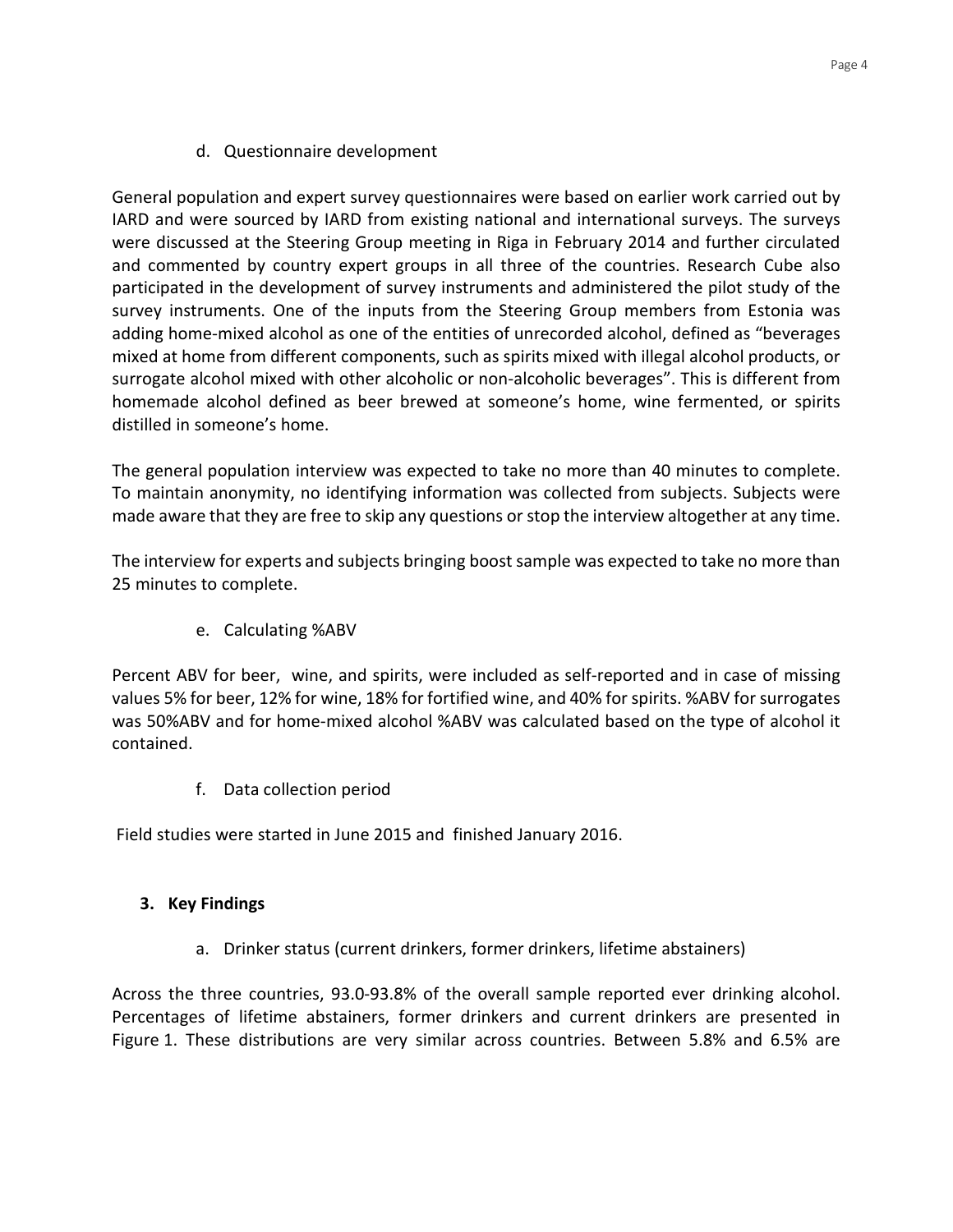

lifetime abstainers. Former drinkers form 8.5% of the sample population in Estonia, 9.5% in Latvia and 4.5% in Lithuania, and current drinkers make up between 83% and 89% of all respondents.

Figure 1. Percentages of lifetime abstainers, former drinkers and current drinkers

Respondents were asked, based on their own judgements, if they consider themselves as light, moderate, or heavy drinkers. The majority of current drinkers consider themselves light drinkers – from 57.8% in Lithuania to 64.7% in Latvia (Figure 2). Between 25.4% and 30.5% consider themselves as moderate drinkers and between 4.1–6.0% of current drinkers report that they are heavy drinkers. At the same time 4.2–7.8% of current drinkers estimate themselves as non-drinkers (in fact a quarter of them drank alcohol once during the past 12 months, around 90% drank alcohol once a month or more rarely).



Figure 2. Percentages of self-described drinking status among current drinkers (n=3243)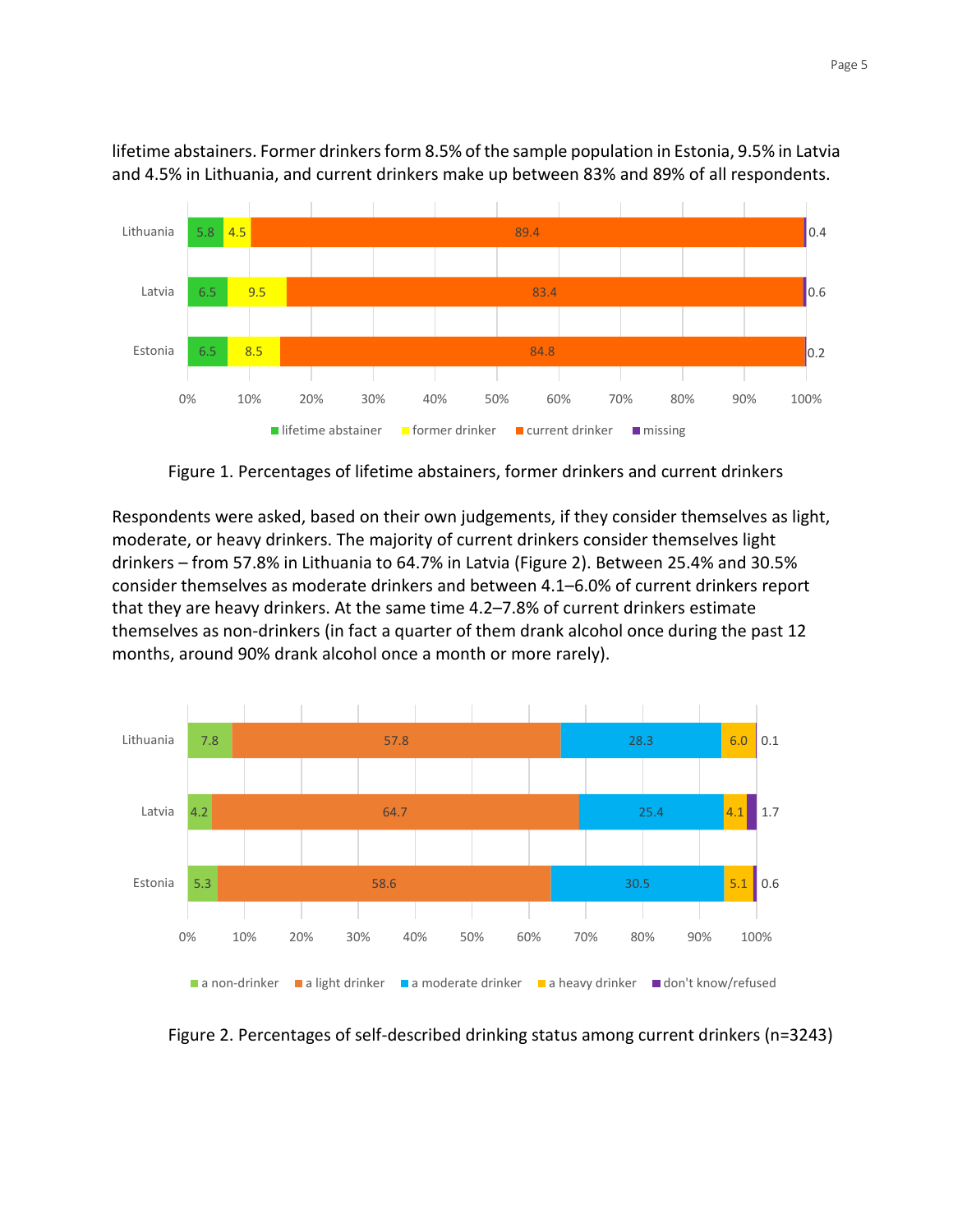# b. Sample characteristics

Across the three countries, 3,777 interviews were obtained; 52.8% of respondents were female. Distribution by age group is shown in Figure 3. Age groups were evenly distributed by countries, with somewhat smaller groups for the youngest (18-24 years old) and the oldest (65-74 years old) age groups.



 $18-24$  25-34 35-44 45-54 55-64 65-74

Figure 3. Age group distribution by countries.

Countries were relatively similar across marital status (43.5-55.1% married), education (23.0- 29.4% higher education), language (64.0-87.0% native), occupation, employment (unemployment 4.3-8.9%) (lower % of unemployment in Estonia but this could be a seasonal difference) and age groups. Income is higher in Estonia as compared to other countries.

Health conditions were self-reported. Hypertension was reported rather frequently (26.5-30.8%). The prevalence of liver disease ranged between 4.0 -5.7% and the prevalence of coronary problems between 17.7 -21.5%. In Estonia higher rates of depression (12.6%) were reported than in the rest of the countries (5.5-6.3%).

As for self-rated overall health, 42.7-55.7% of respondents rated their health as "good" or "very good".

c. Past year alcohol consumption in total and by beverage type

Average alcohol consumption per person is calculated by beverage type including all respondents without missing values (i.e non-drinkers and those drinkers who did not have missing values for beverage type or frequency questions) (Table 2). Due to that, the number of respondents taken into account differs slightly between different beverages. Total average consumption is the sum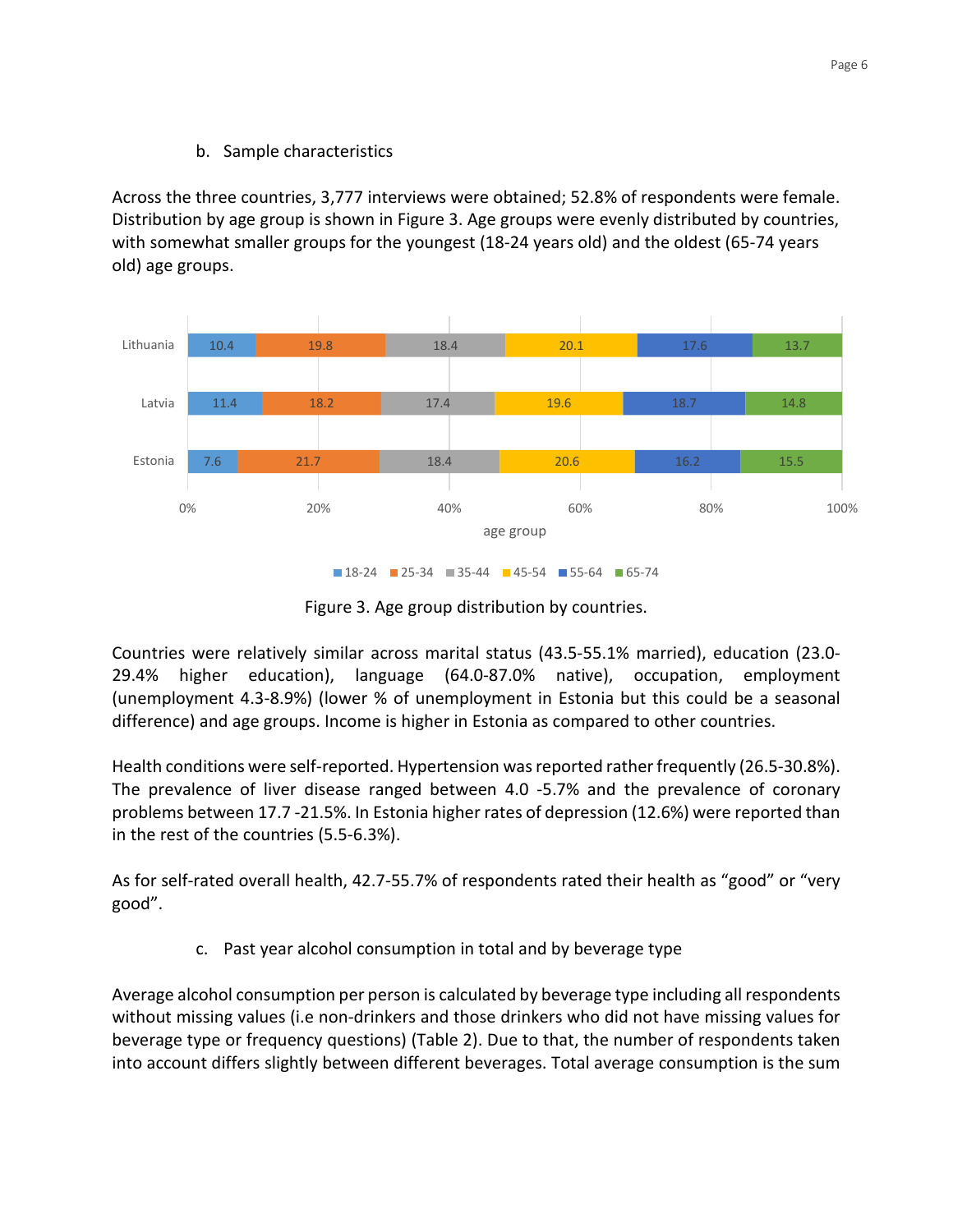of average consumptions of all five types of beverages (beer, wine, spirits, surrogate, homemixed). Consumption of homemade, counterfeit and contraband alcohol is divided into beer, wine and spirits (of homemade, counterfeit, or contraband origin) included in the types of alcohol (beer, wine, spirits,) and therefore not presented as separate entities in this table.

Total average alcohol consumption is the largest in Lithuania during past 12 months – 6.2 litres per person, and almost 2 litres less on average in Estonia – 4.4 litres per person.

|           | Beer | Wine |         |      | Spirits Surrogate Home-mixed | Total |
|-----------|------|------|---------|------|------------------------------|-------|
| Estonia   | 2.1  | 0.5  | $1.5\,$ | 0.05 | 0.21                         | 4.4   |
| Latvia    | 2.5  | 0.5  | 2.1     | 0.01 | 0.04                         | 5.2   |
| Lithuania | 2.4  | 0.8  | 2.8     | 0.05 | 0.15                         | 6.2   |

Table 2. Average alcohol consumption per person in litres during past 12 months

• Drinking frequency (occasional, monthly, weekly)

Distribution of drinking frequency in three countries is very similar, almost 30% of current drinkers drink at least once a week and almost the same amount drink less frequently than once a month (Figure 4). Around 40% drink 1 to 3 times a month.



Figure 4. Drinking frequency of current drinkers by country

• Unrecorded as a percent of total alcohol consumed

In total, 93.9% in Latvia to 95.2% in Lithuania of consumed alcohol is genuine, branded alcohol (Table 3). Percentage of counterfeit alcohol is largest in Lithuania being 0.4% and smallest in Estonia, 0.1%. Percentage of contraband alcohol is largest in Latvia being 1.4% of all alcohol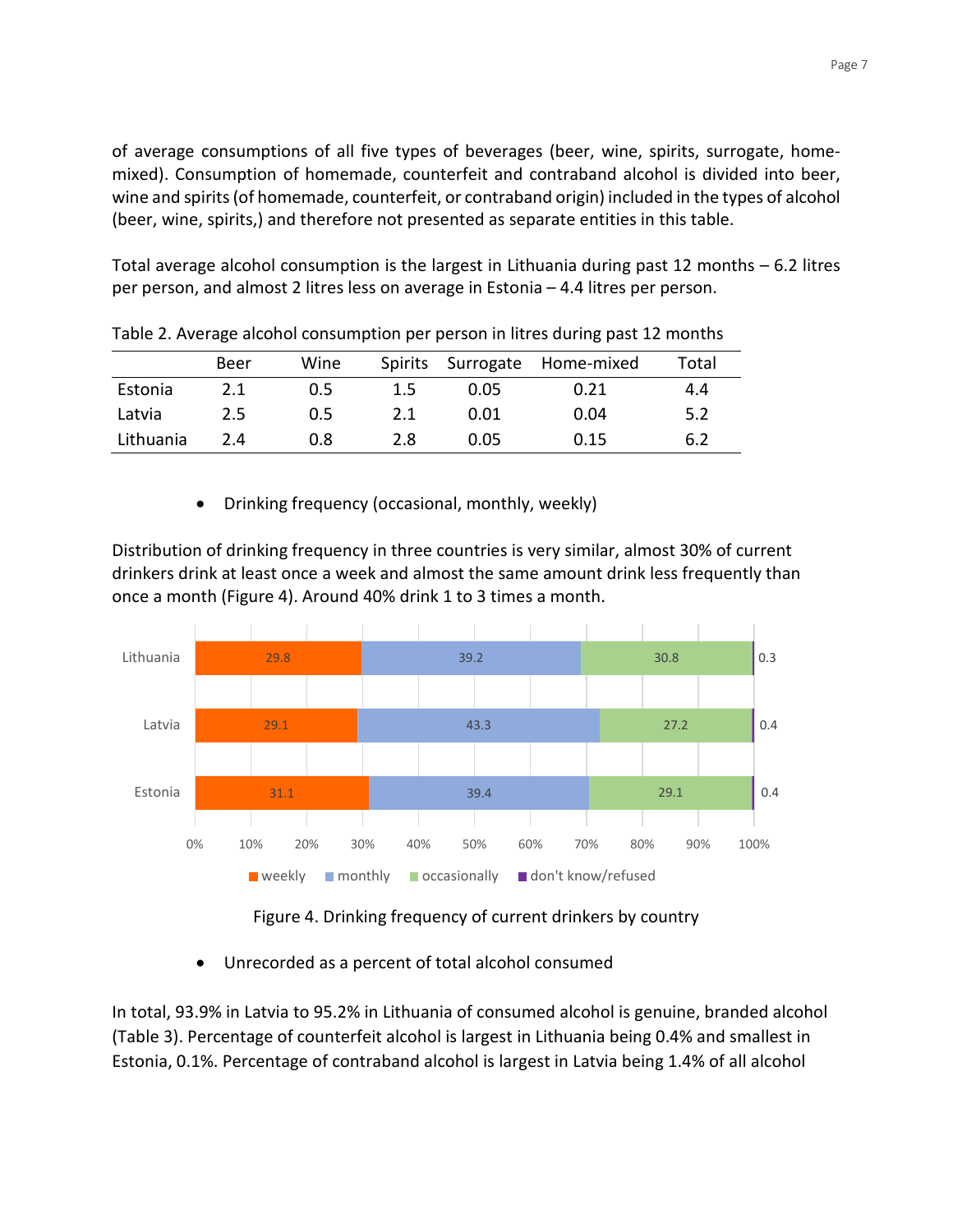consumed. Homemade alcohol was the largest source of unrecorded alcohol consumed by respondents in each country.

|           | Genuine, |     |     | Home-                                     |     |       |       |
|-----------|----------|-----|-----|-------------------------------------------|-----|-------|-------|
|           | branded  |     |     | Homemade Counterfeit Contraband Surrogate |     | mixed | Other |
| Estonia   | 94.9     | 2.8 | 0.1 | 1.2                                       | 0.2 | 0.5   | 0.3   |
| Latvia    | 93.9     | 4.0 | 0.2 | 1.4                                       | 0.2 | 0.3   | 0.02  |
| Lithuania | 95.2     | 3.3 | 0.4 | 0.9                                       | 0.1 | 0.1   | 0.01  |

Table 3. Percentage (%) of total alcohol consumption during past 12 months

d. Estimates for drinkers according to beverage type (i.e. spirits drinkers, homemade alcohol drinkers)

The percentage of consumed alcohol by type and beverage type is presented in Table 4. Some differences between countries can be seen.

|                | Genuine | Homemade | Counterfeit | Contraband |
|----------------|---------|----------|-------------|------------|
| <b>Beer</b>    |         |          |             |            |
| Estonia        | 96.84   | 2.06     | 0.08        | 1.02       |
| Latvia         | 97.95   | 1.29     | 0.12        | 0.64       |
| Lithuania      | 96.52   | 2.66     | 0.37        | 0.44       |
| Total          | 97.05   | 2.07     | 0.21        | 0.67       |
| Wine           |         |          |             |            |
| Estonia        | 95.45   | 3.93     | 0.03        | 0.59       |
| Latvia         | 94.11   | 5.13     | 0.11        | 0.65       |
| Lithuania      | 95.61   | 3.63     | 0.2         | 0.56       |
| Total          | 95.1    | 4.19     | 0.12        | 0.6        |
| <b>Spirits</b> |         |          |             |            |
| Estonia        | 97.22   | 1.28     | 0.13        | 1.37       |
| Latvia         | 92.72   | 4.3      | 0.43        | 2.53       |
| Lithuania      | 96.24   | 2.03     | 0.51        | 1.23       |
| Total          | 95.43   | 2.52     | 0.37        | 1.68       |

### Table 4. Percentage (%) of alcohol type by beverage type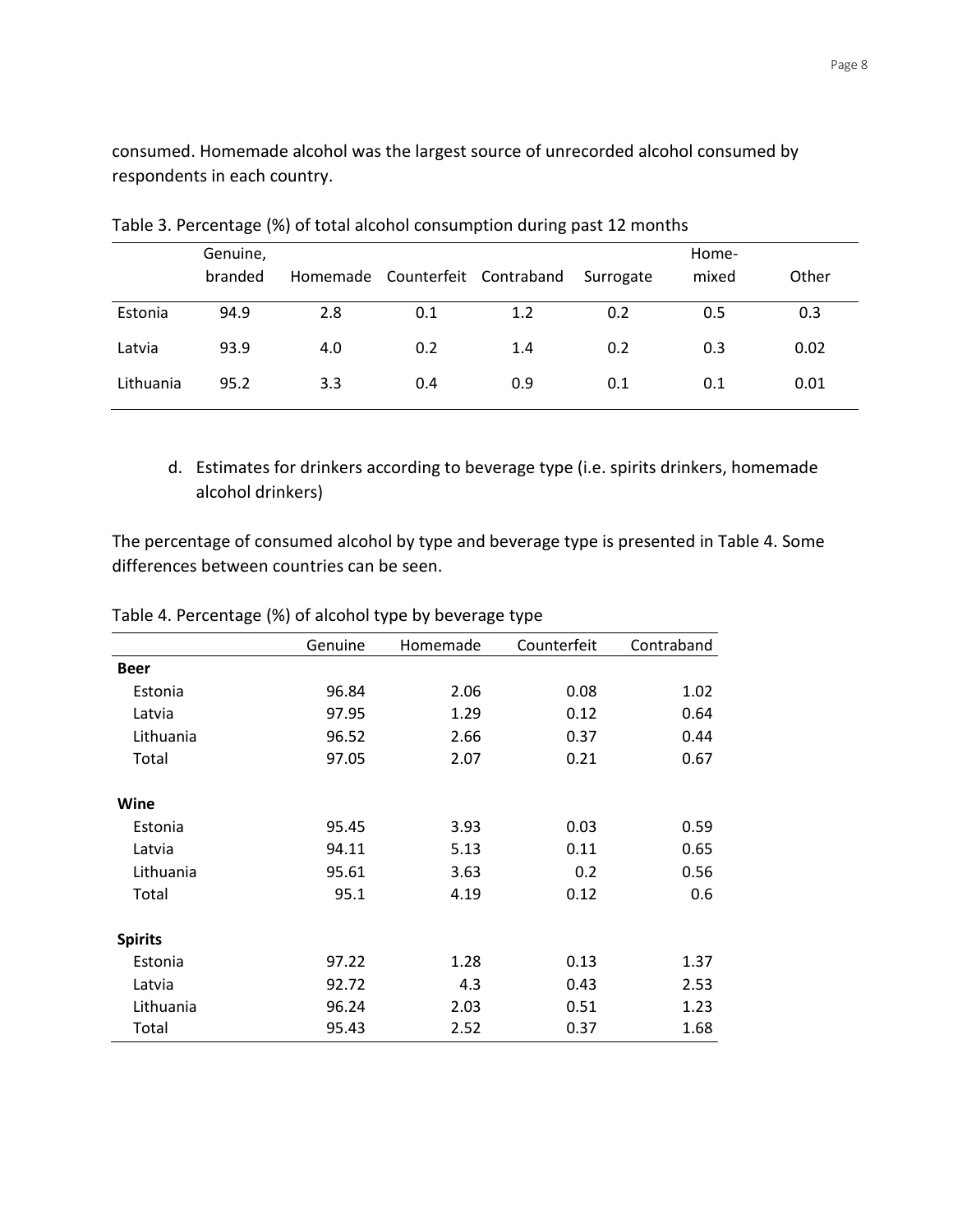f. Motivations for drinking unrecorded alcohol (and other types of unrecorded alcohol if sample size is adequate)

#### **Homemade alcohol:**

Respondents who reported drinking homemade alcohol were asked about their reasons for consuming homemade alcohol, and the results are presented in Figure 5. Respondents in Latvia had the highest rate of agreement with each of the statements about motivation to consume homemade alcohol. For all the countries, and most importantly for Latvia, the most common motivations for drinking homemade alcohol are knowing other people who drink it, taste or perceived higher quality, and its cheaper price than legal branded commercial alcohol.



#### Homemade alcohol

Figure 5. Motivations for drinking homemade alcohol.

#### **Counterfeit alcohol:**

For most of the statements, Latvian respondents agree most often (Figure 6). In Lithuania, the highest percentage of respondents who reported drinking counterfeit alcohol (over 60%) say that they did not know it was counterfeit alcohol at the time they drank it. In the ohter two countries this percentage is around 30%. Respondents agreed most the statement that they know people who drink counterfeit alcohol and that it is cheaper than legal branded commercial products.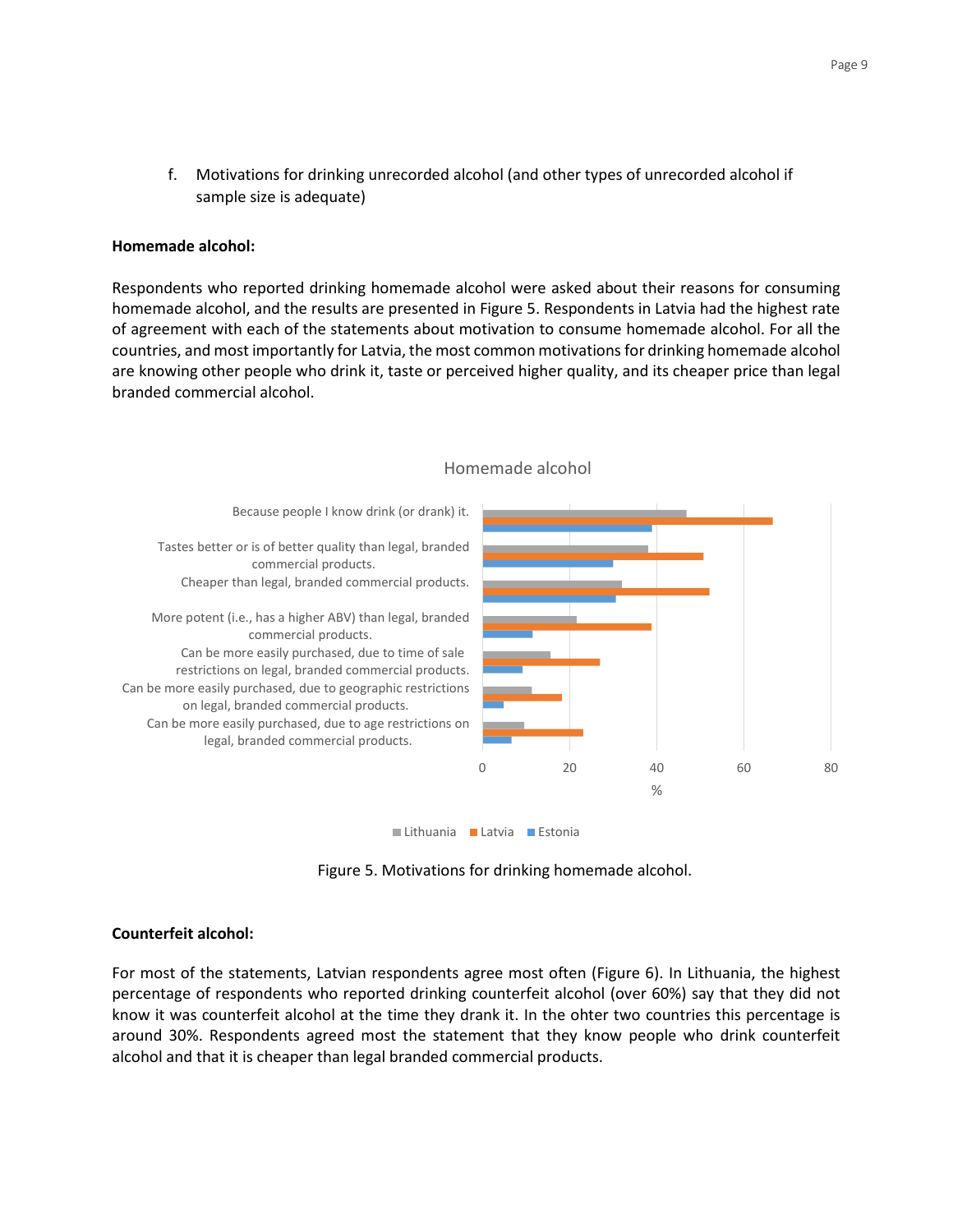

#### Counterfeit alcohol

Figure 6. Motivations for drinking counterfeit alcohol.

#### **Contraband alcohol:**

Over two third of respondents who reported drinking contraband alcohol in all countries agree that they drink contraband alcohol because it is cheaper than legal branded alcohol products (Figure 7). Between 40% and 60% of respondents across three countries agree that they drink contraband alcohol because they know people who drink it. In Latvia, people agree more that they consume contraband alcohol because of fewer geographical, time and age restrictions to its sale. Between 20% and 40% (in Latvia) of respondents across three countries agree that they had consumed contraband alcohol because were unaware that it was contraband alcohol the first time they drank it.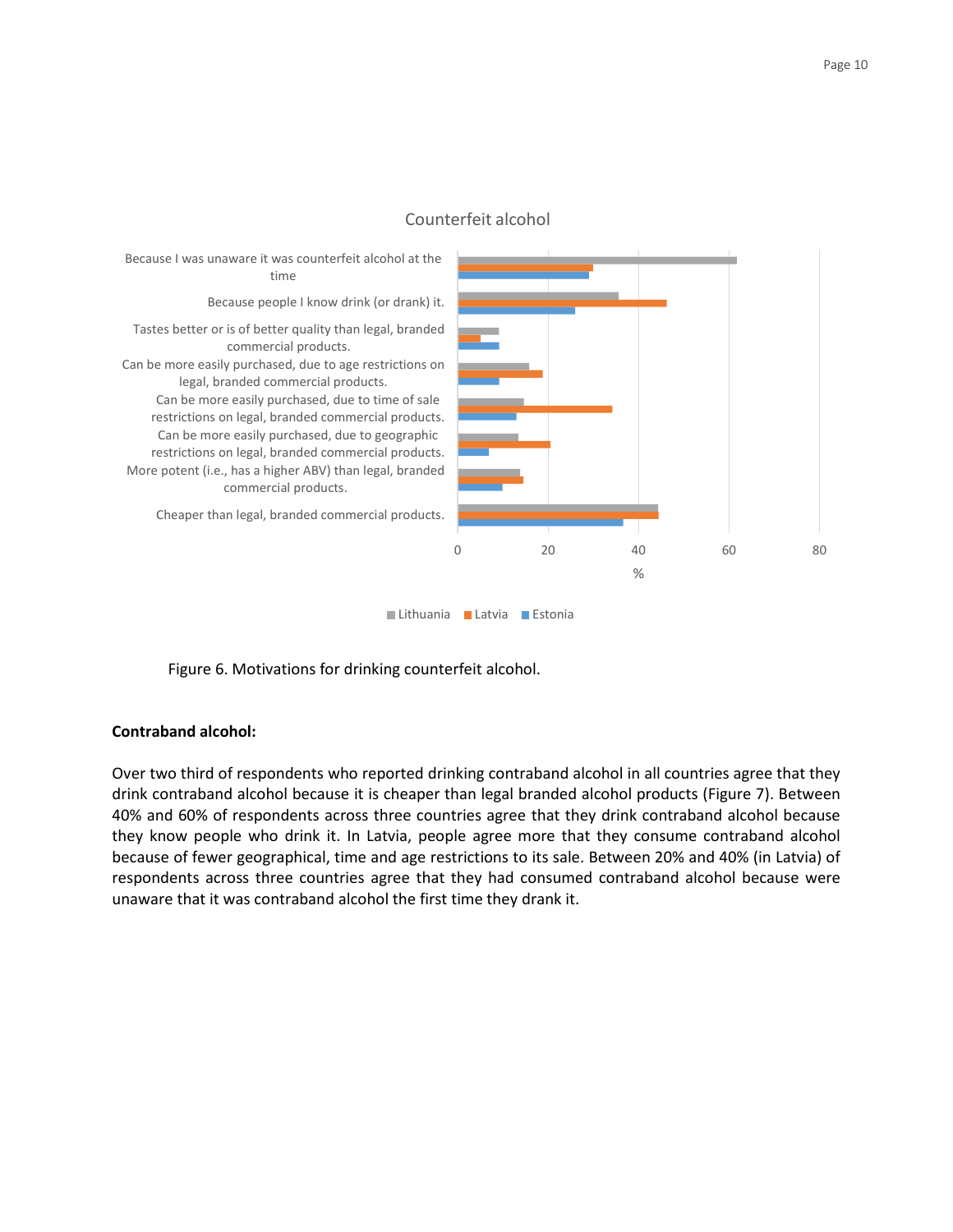

### Contraband alcohol

Figure 7. Motivations for drinking contraband alcohol.

g. Self-Reported mental and physical health status

Self-reported mental health status is presented in Figure 8. Between 11.8% and 16.8% of the respondents said that their mental and emotional health was very good. Nearly half of all respondents in Estonia and Lithuania, and over half of all respondents in Latvia considered their mental and emotional health as good. Between one quarter and one third reported that it was fair. Around one percent in each country said that their mental and emotional health was very poor. A smaller proportion of respondents in Lithuania reported that their mental health was good or very good compared with Estonia and Latvia.

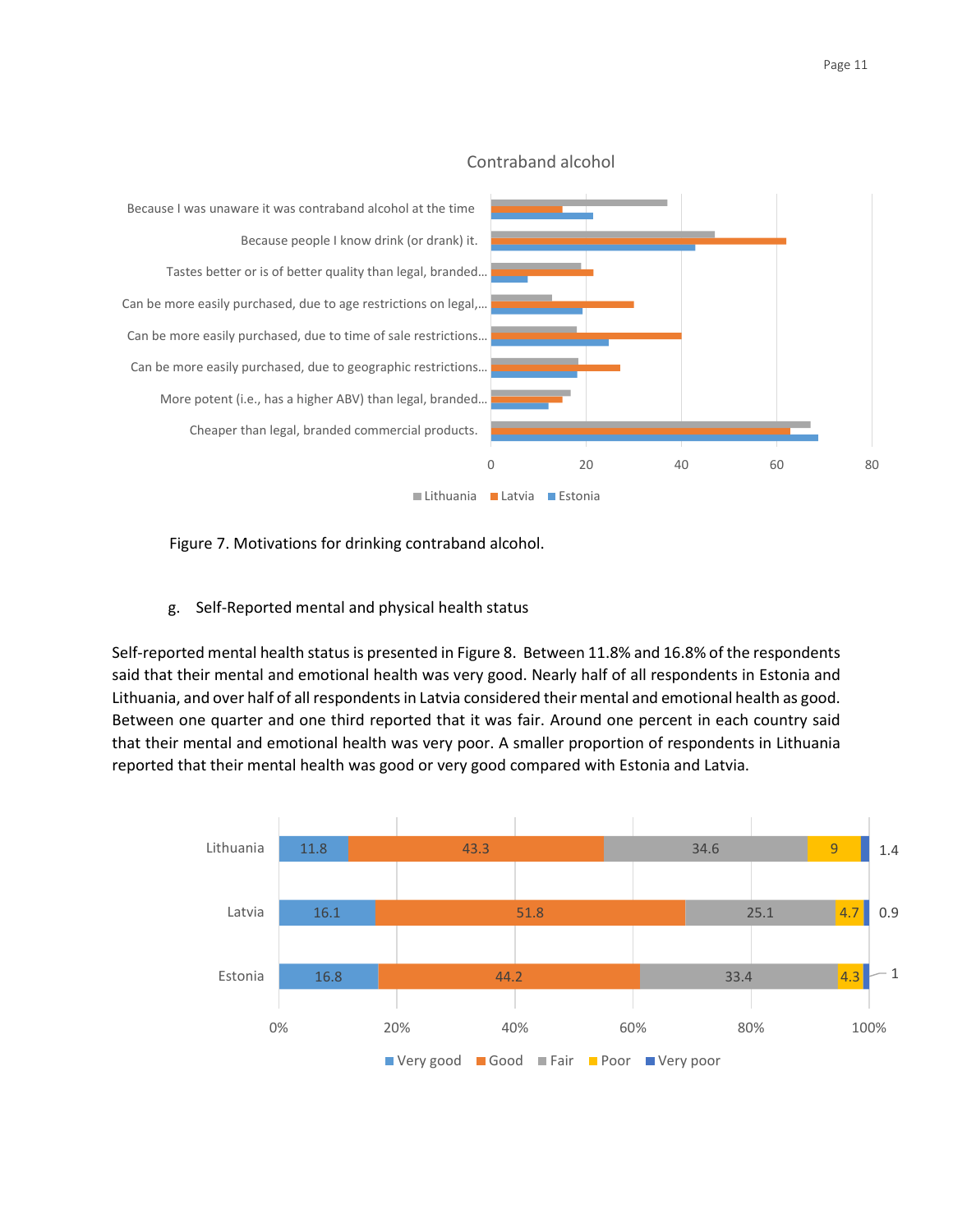Page 12

Figure 8. Self-rated mental health status by countries (%).

Self-reported physical health status is presented in Figure 9. Similar to the findings for mental and emotional health status, a smaller percentage of respondents in Lithuania reported that their physical health was good or very good compared with Estonia and Latvia. Regarding people who said that their physical health was very good, their numbers were higher in Latvia and Estonia (14.4% and 14.6% respectively) when compared with Lithuania (7.3%). The proportion of people reporting good physical health was smaller in Lithuania (36.4%) compared with Latvia and Estonia (40.7% and 41.1%). The proportion of people reporting fair physical health was higher in Lithuania (43.9%) compared with Latvia and Estonia (34.6% and 35.4%). About 8-10% of respondents in each country reported their physical health as poor and between 1-2% in each country said their physical health was very poor.



Figure 9. Self-reported physical health status by countries (%).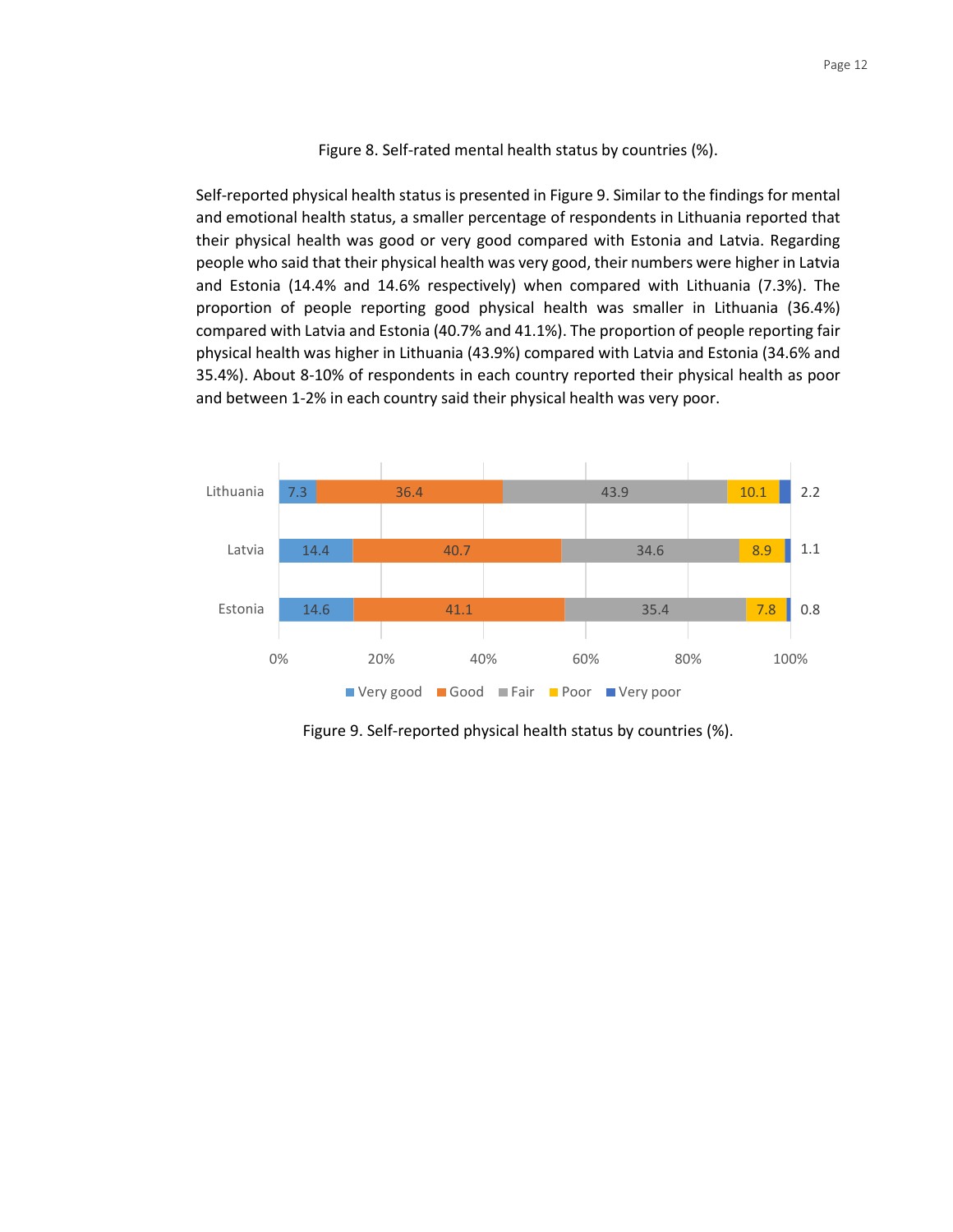

#### h. Response to changes in price, by drinker type

Figure 10. Responses to changes in price.

i. Alcohol policy attitudes

**Advertising of alcohol should be banned.** Results are presented in Figure 11. In total over a half of respondents in all countries strongly agreed or agreed that advertising of alcohol should be banned. The proportion of these respondents was slightly higher in Estonia compared to Latvia and Lithuania. The respondents from Latvia differ from the rest in that the proportion who strongly agree with this statement is lower and the proportion who disagree is higher in Latvia.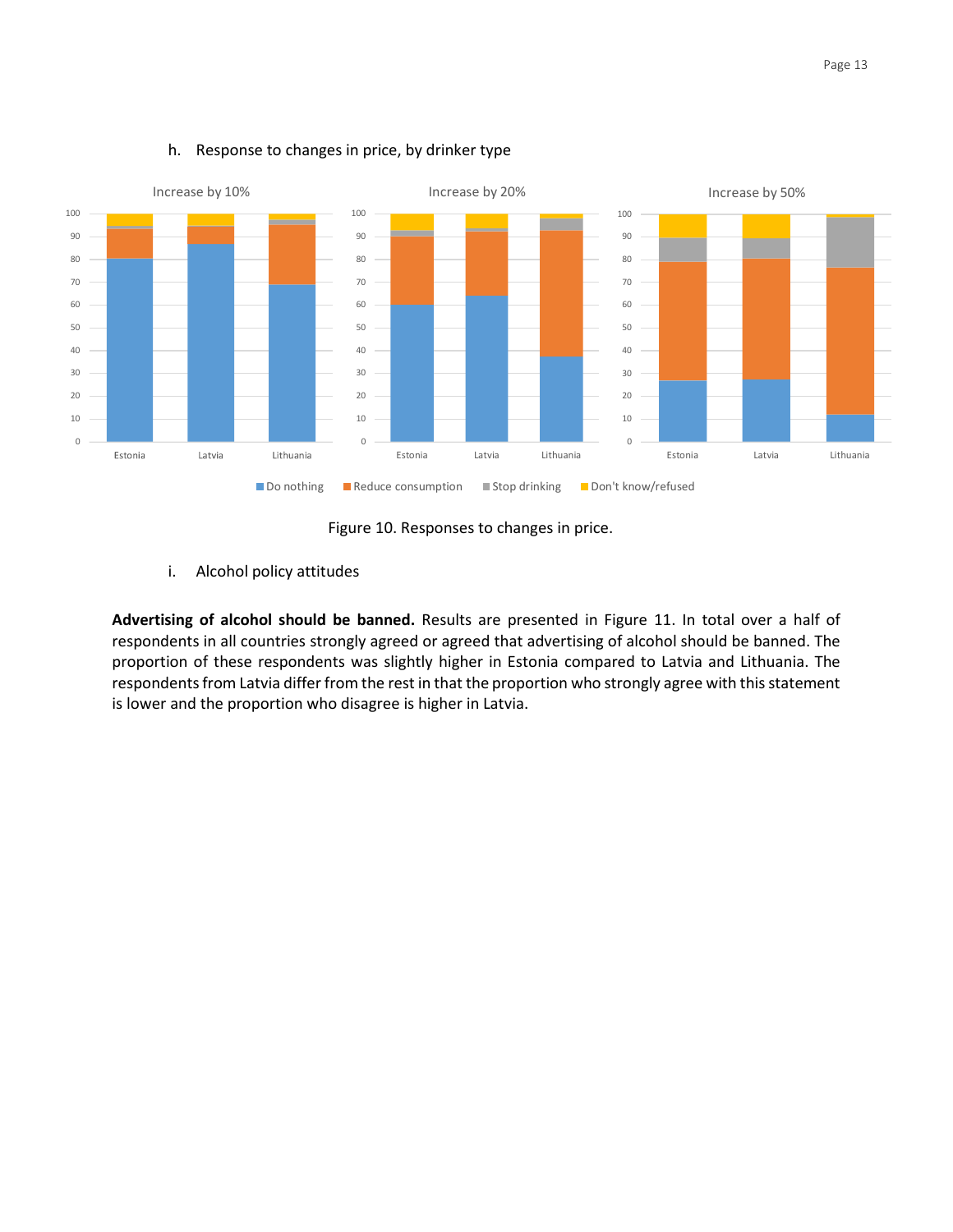

Figure 11. Alcohol policy: advertising of alcohol should be banned.

**The blood alcohol limit for drivers should be kept as low as possible.** Results are presented in Figure 12. Nearly all respondents in all countries either strongly agree or agree that the blood alcohol limit for drivers should be kept as low as possible. The percentage of repondents who strongly agree with this statement is soemwhat lower in Lithuania and also the percentage who disagree or are neutral is higher in Lithuania. This statement should be viewed in context with the alcohol liimits set for drivers in each country: Estonia 0.02; Latvia 0.05; and Lithuania 0.04.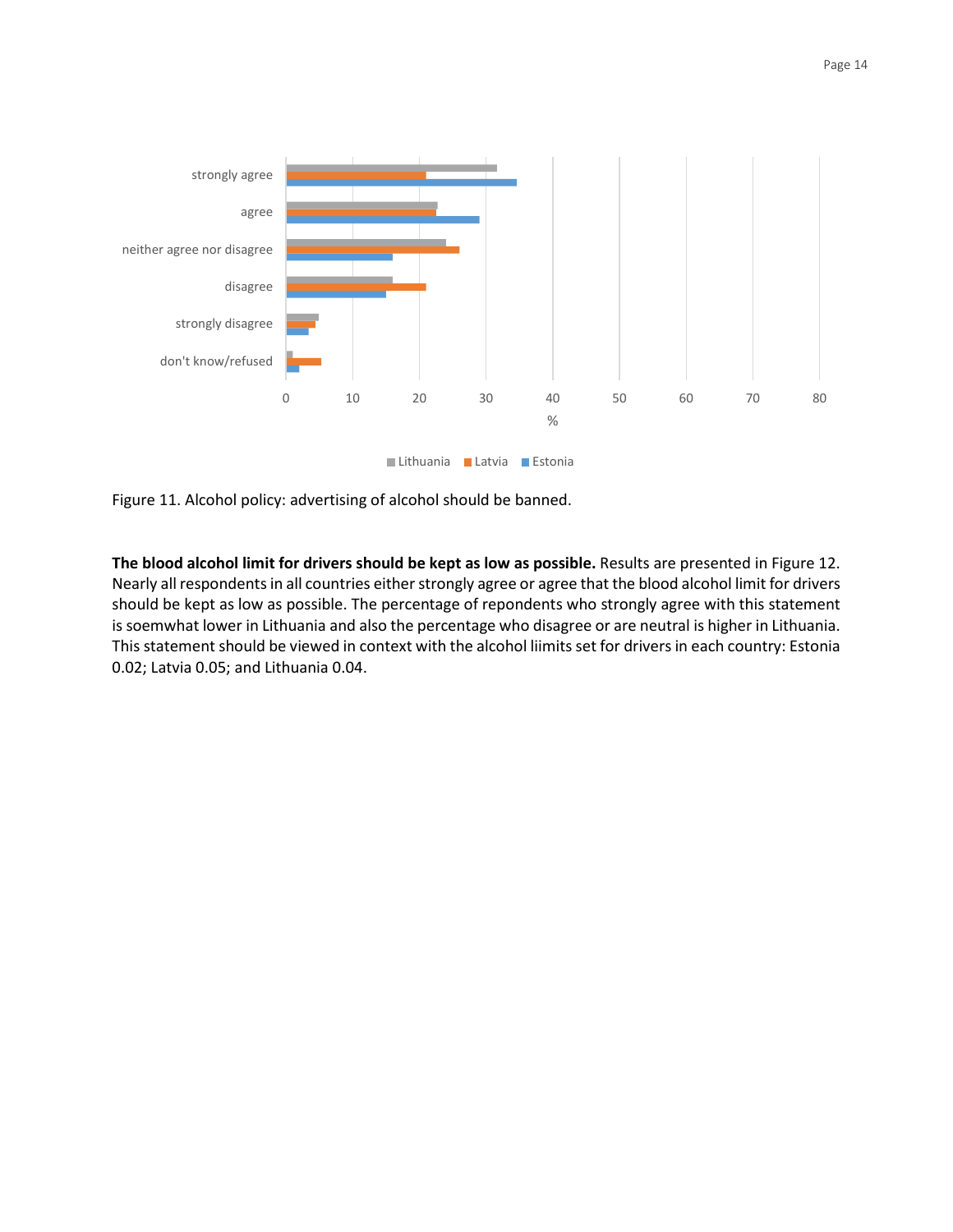

Figure 12. Alcohol policy: the blood alcohol limit for drivers should be kept as low as possible.

**The number of alcohol outlets should be decreased if people drink too much.** Results are presented in Figure 13. Answers are rather similar across countries, with about a half of respondents strongly agreeing/agreeing that alcohol outlets should be decreased if people drink too much, and about one quarter being neutral about this statement.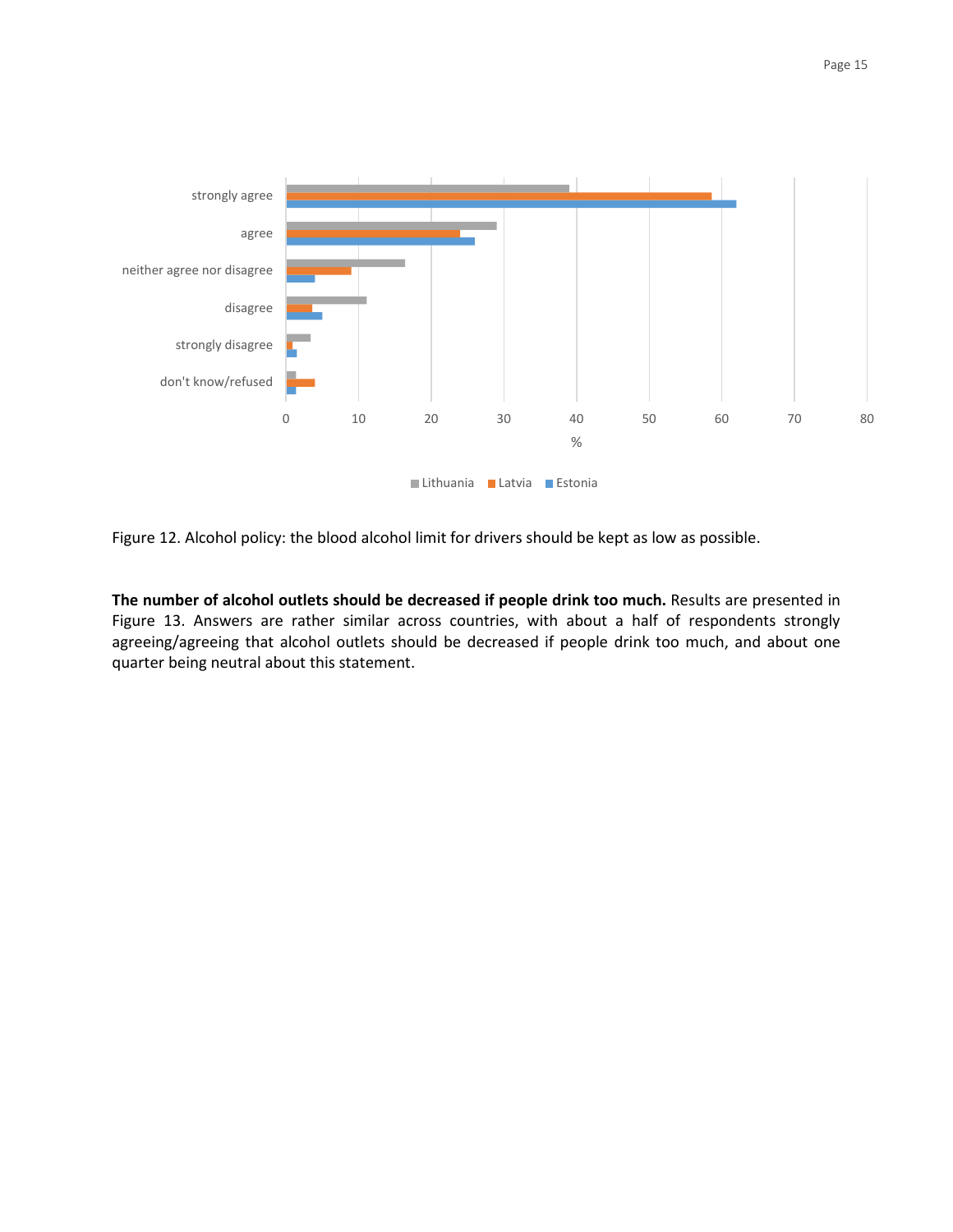



Lithuania Latvia Estonia

Figure 13. Alcohol policy: the number of alcohol outlets should be decreased if people drink too much.

**Alcohol taxes should be increased if people drink too much.** Results are presented in Figure 14. Between 30% and 40% of respondents across countries strongly agree/agree with this statement. Around 20% are neutral, and between 30% - 40% disagree/strongly disagree with this statement.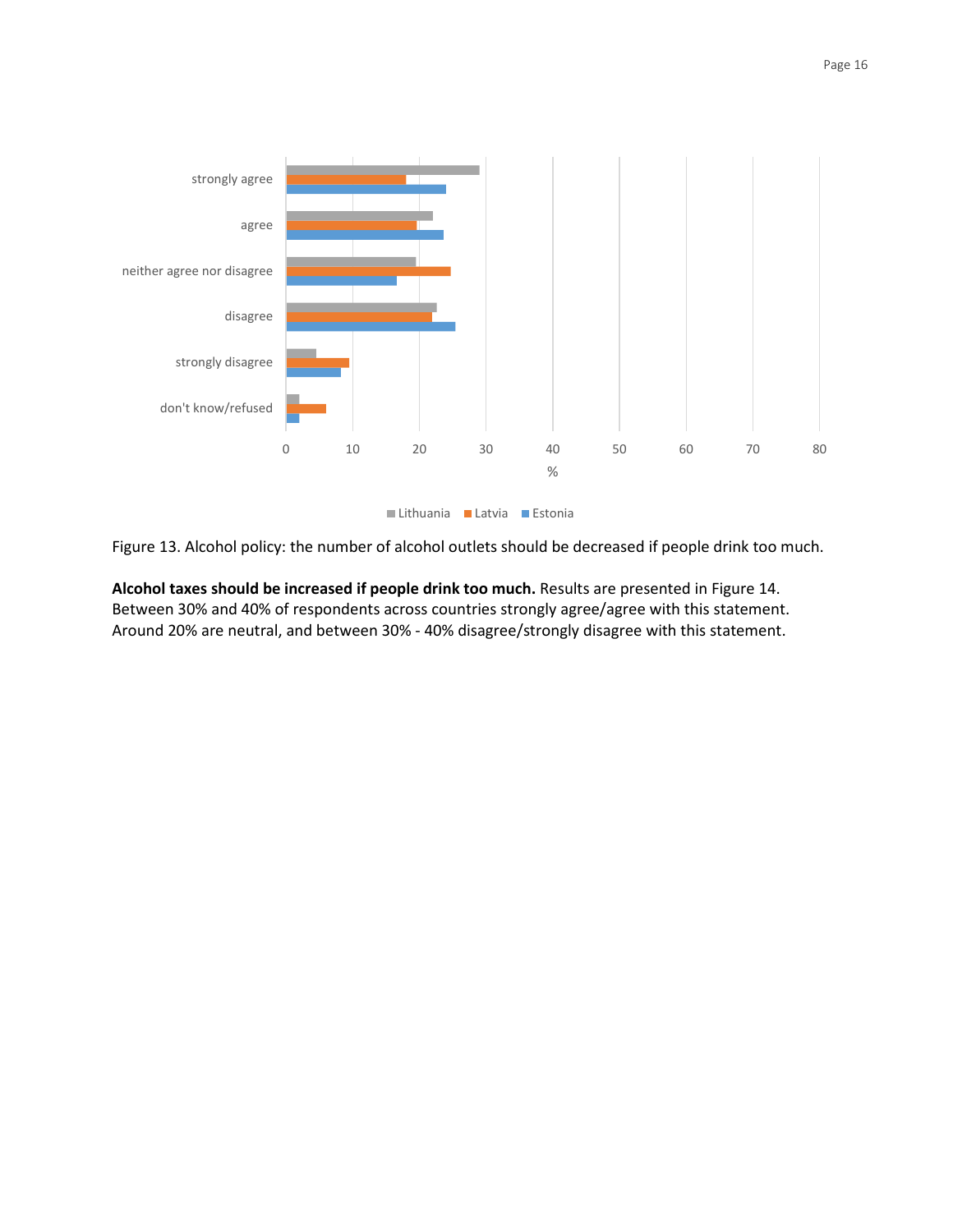



Figure 14. Alcohol policy: alcohol taxes should be increased if people drink too much.

j. Perceptions of alcohol availability

**Genuine, branded commercial alcohol.** Results are presented in Figure 15. It is seen that compared to Latvia, in Estonia and Lithuania there are more people who find it very easy to obtain genuine, branded commercial alcohol. Compared to Estonia and Lithuania, in Latvia there are more people who find it somewhat easy or somewhat difficult to obtain genuine, branded commercial alcohol. So it can be concluded that in Latvia people feel it is more difficult to buy genuine, branded commercial alcohol.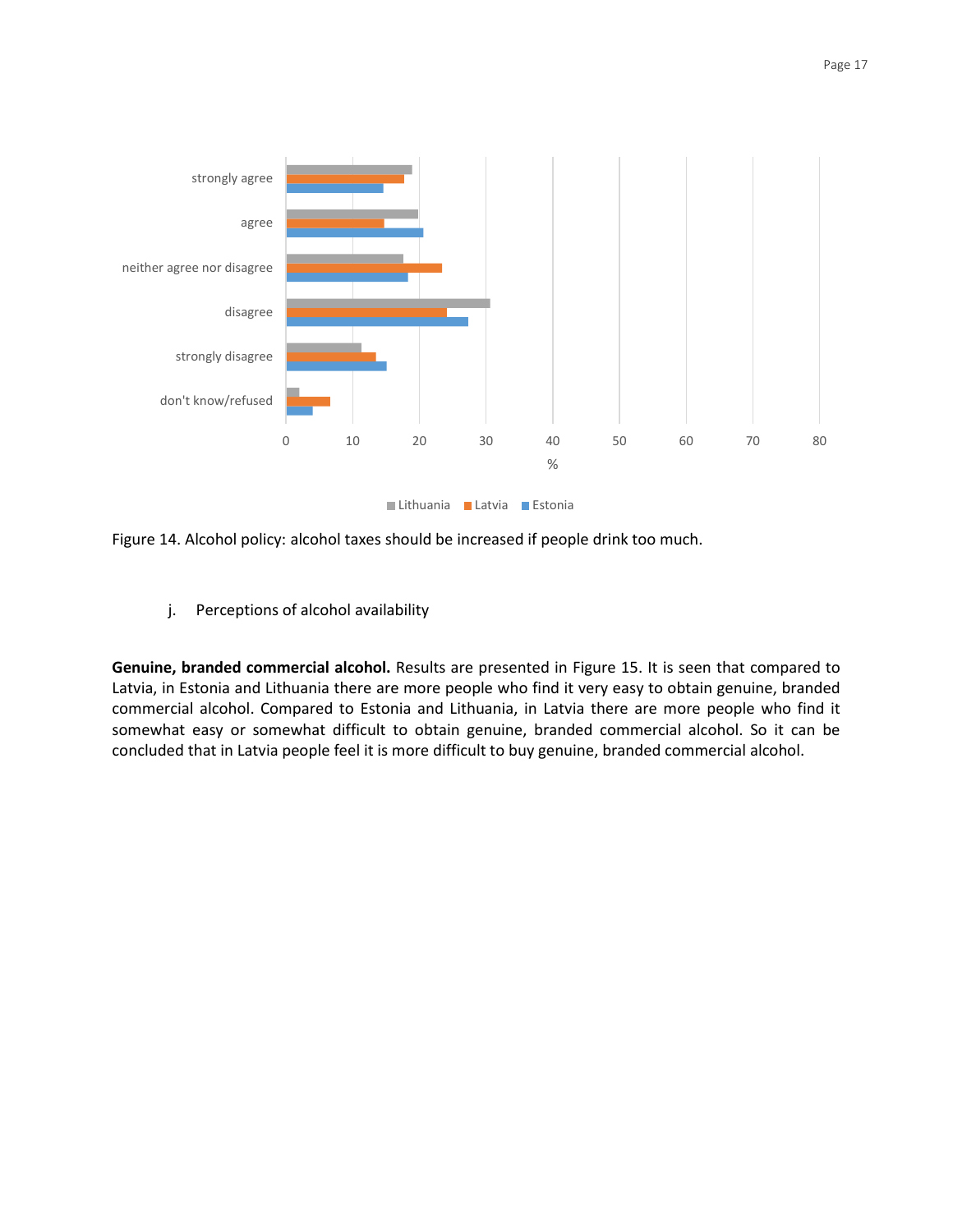

Figure 15. Perceptions of alcohol availability: Genuine, branded commercial alcohol.

**Homemade alcohol:** Results are presented in Figure 16. It is seen that there are differences between countries regarding this question. In Lithuania, people find it easiest to obtain homemade alcohol. In Latvia, this is less easy and in Estonia it is most difficult, with about a half of the respondents in Estonia answering, "don't know/refused".



Figure 16. Perceptions of alcohol availability: Homemade alcohol.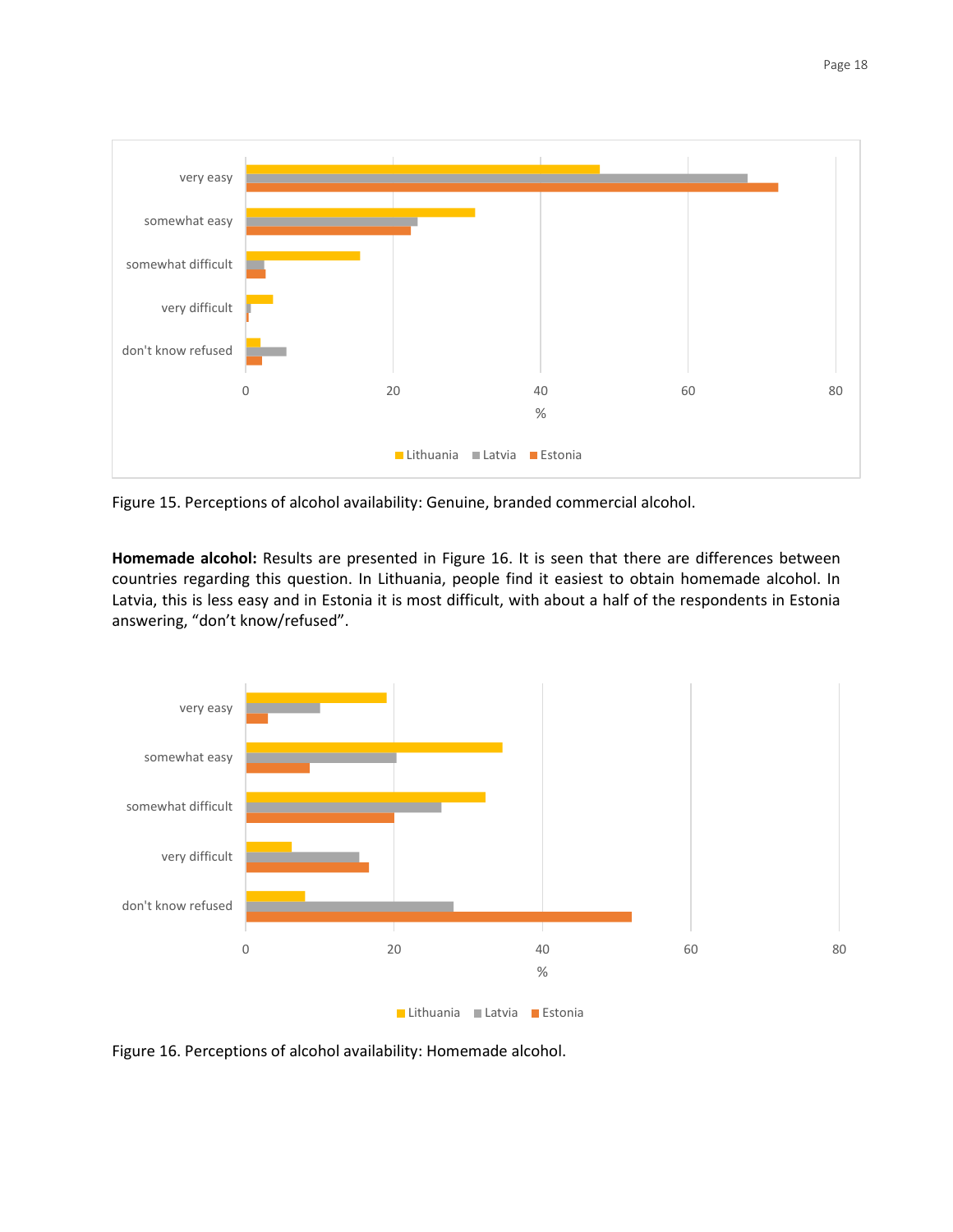Counterfeit alcohol: Results are presented in Figure 17. These results are similar to the ones about homemade alcohol. It is seen once again that there are differences between countries regarding this question. In Lithuania, people find it easiest to obtain counterfeit alcohol. In Latvia, this is less easy and in Estonia it is most difficult, with about 40% of the respondents in Latvia and around 60% in Estonia answering, "don't know/refused".



Figure 17. Perceptions of alcohol availability: Counterfeit alcohol

**Contraband alcohol:** Results are presented in Figure 18. These results for all the countries are rather similar to the ones about homemade and counterfeit alcohol. It is seen once again that there are differences between countries regarding this question. In Lithuania, people find it easiest to obtain contraband alcohol. In Latvia, this is less easy and in Estonia it is most difficult, with about 30% of the respondents in Latvia and close to 60% in Estonia answering, "don't know/refused".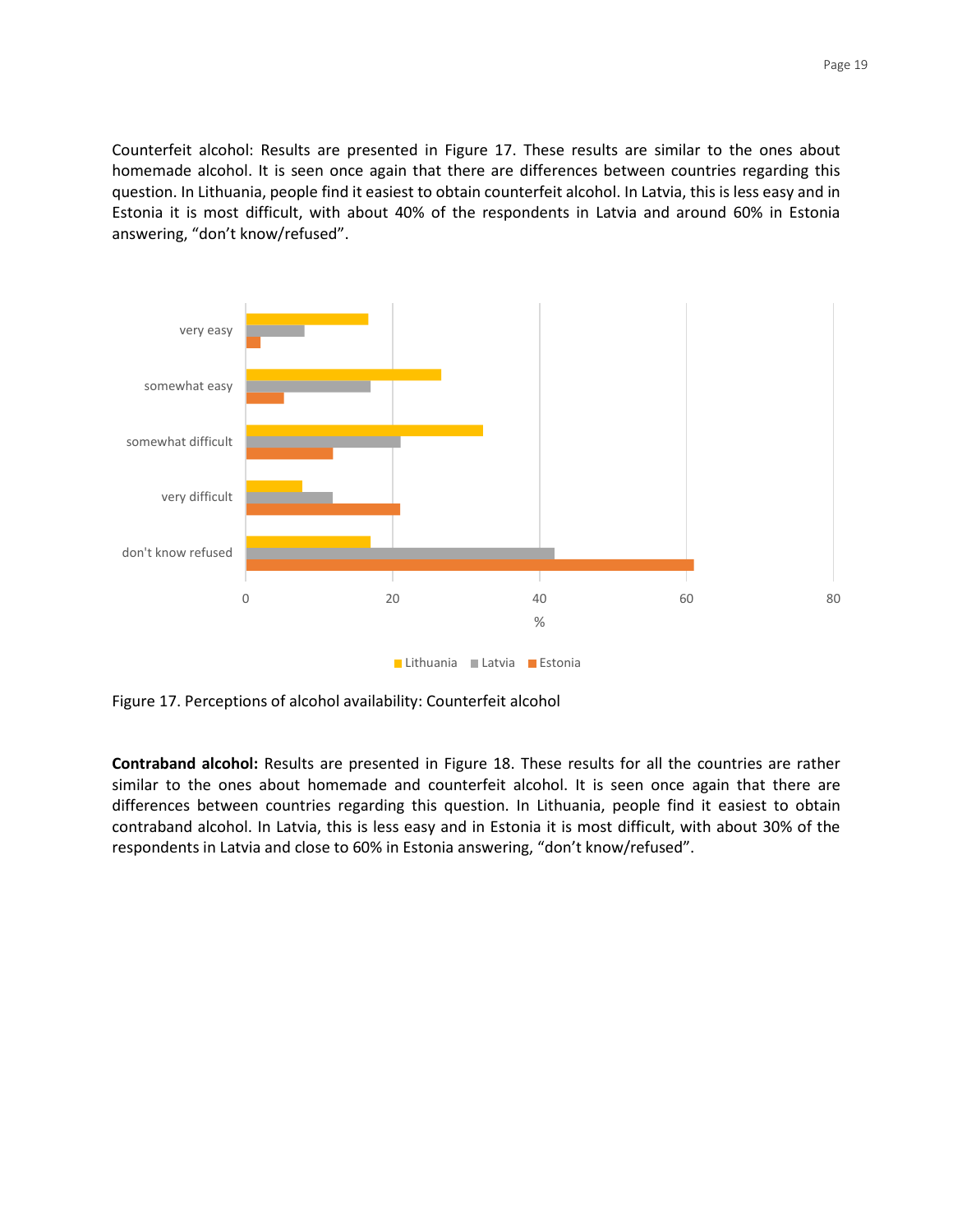

Figure 18. Perceptions of alcohol availability: Contraband alcohol

**Surrogate alcohol:** Results are presented in Figure 19. These results are similar to the ones about other kinds of unrecorded alcohol types surveyed. It is seen once again that there are differences between countries regarding this question. In Lithuania, people find it easiest to obtain surrogate alcohol. In Latvia, this is less easy and in Estonia it is most difficult, with over 40% of the respondents in Latvia and close to 60% in Estonia answering, "don't know/refused". In Latvia, only a small proportion of people do not know or refused to answer.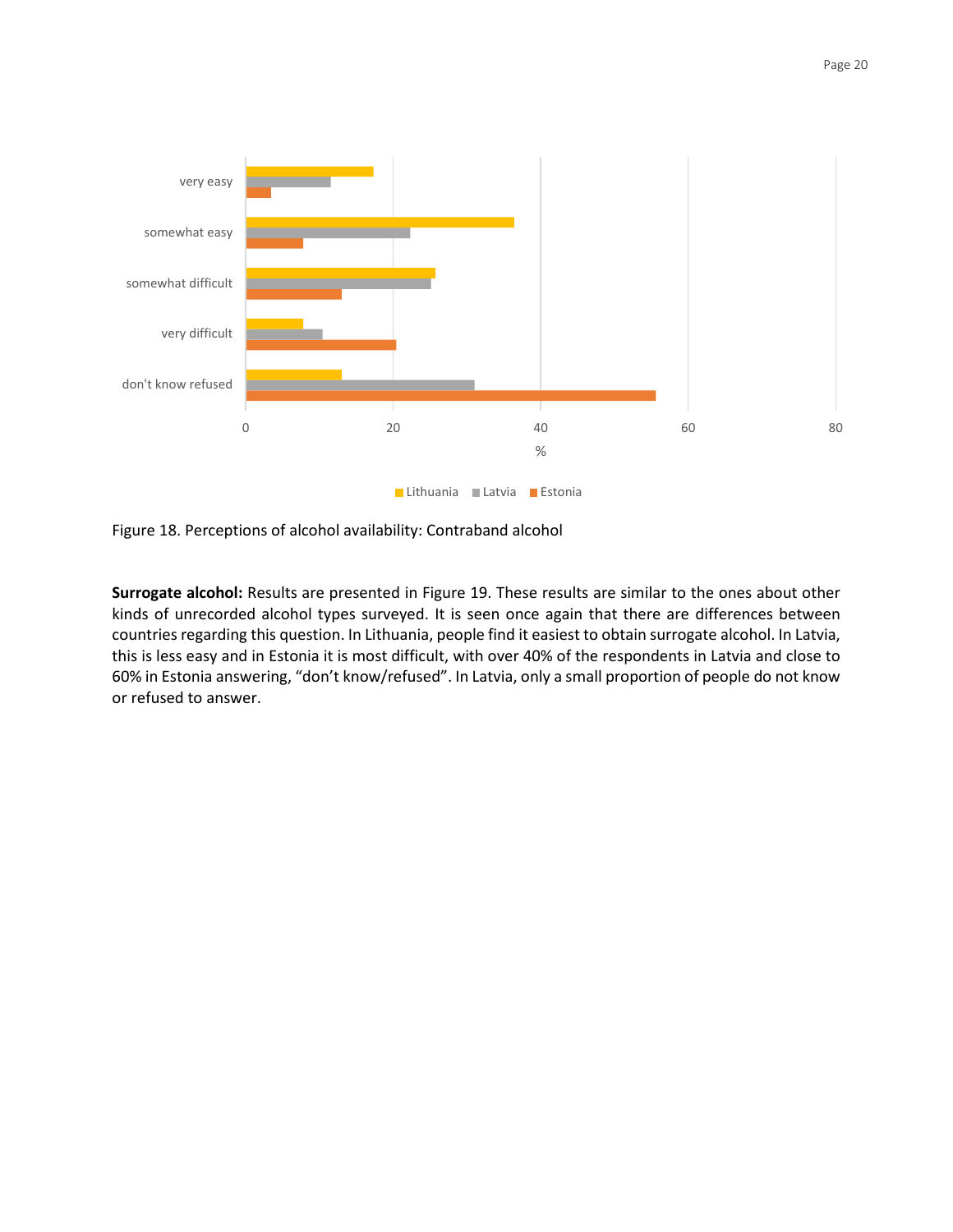

Figure 19. Perceptions of alcohol availability: Surrogate alcohol

**It can be concluded that all three countries have similar patterns in how people see the availability of genuine, branded alcohol.** In all countries, people find it easy to obtain genuine, branded alcohol.

**As for all types of unrecorded alcohol**: In Lithuania, people find it easiest to obtain unrecorded alcohol. In Latvia, this is less easy and in Estonia it is most difficult.

#### **4. Limitations of the survey**

- Self-reported alcohol consumption is frequently underestimated.
- The sensitive nature of the questions may have affected responses, most likely contributing to underestimation of true consumption.
- Consumption estimates for counterfeit, contraband, and surrogate alcohol should be interpreted with caution due to small sample sizes.